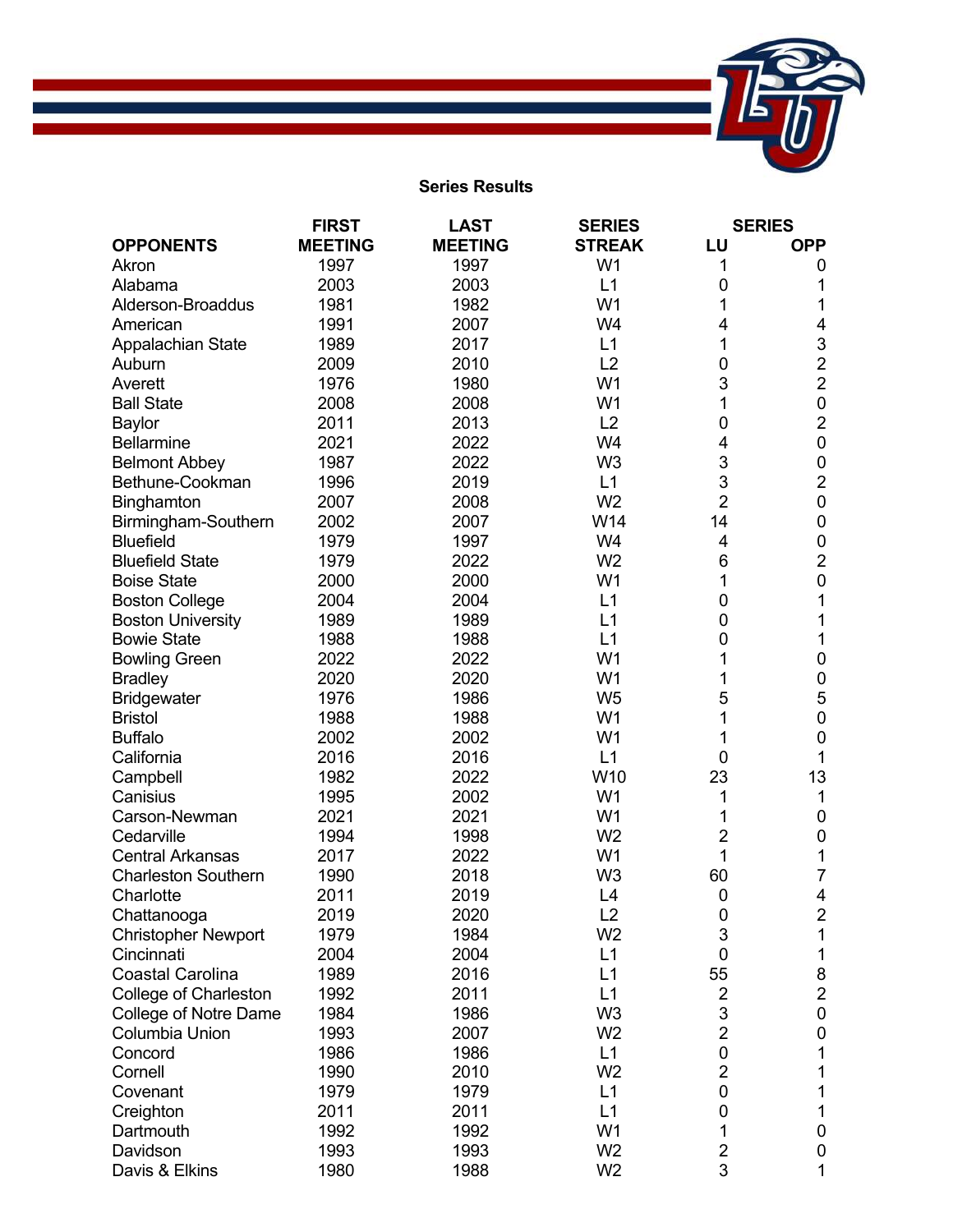| Dayton                      | 2017 | 2017         | L1             | 0                | 1                       |
|-----------------------------|------|--------------|----------------|------------------|-------------------------|
| Delaware                    | 2002 | 2002         | L1             | 0                | 1                       |
| Denver                      | 2018 | 2018         | W <sub>1</sub> |                  | 0                       |
| <b>DePaul</b>               | 2005 | 2006         | L1             | 1                | 1                       |
| <b>Drake</b>                | 2018 | 2018         | L1             | 0                | 1                       |
| <b>Drexel</b>               | 1991 | 2001         | L2             | 0                | $\overline{c}$          |
| Duke                        |      | 2018         | L <sub>6</sub> | 0                | $6\phantom{1}6$         |
|                             | 2000 |              |                |                  |                         |
| Duquesne                    | 2013 | 2019         | W <sub>1</sub> | 1                | $\mathbf 1$             |
| East Carolina               | 2019 | 2020         | W <sub>1</sub> | 1                | 1                       |
| <b>East Tennessee State</b> | 1989 | 2020         | L1             | 6                | 8                       |
| Eastern Kentucky            | 2022 | 2022         | W <sub>2</sub> | $\overline{2}$   | $\pmb{0}$               |
| <b>Eastern Mennonite</b>    | 1979 | 1982         | W <sub>3</sub> | 3                | 1                       |
| Elon                        | 1998 | 2016         | W <sub>1</sub> | 12               | 4                       |
| Emory & Henry               | 1978 | 1997         | W <sub>3</sub> | 4                | $\overline{c}$          |
| Evansville                  | 1993 | 1993         | L1             | $\mathbf 0$      | 1                       |
| Ferrum                      | 1976 | 1990         | W <sub>5</sub> | 10               | $\overline{2}$          |
| <b>FGCU</b>                 | 2019 | 2022         | L10            | 0                | 10                      |
| <b>First Presbyterian</b>   | 1976 | 1976         | W <sub>1</sub> | 1                | $\mathbf 0$             |
| Florida                     | 2006 | 2006         | L1             | 0                | 1                       |
| <b>Francis Marion</b>       | 1986 | 1987         | L2             | 0                | $\overline{2}$          |
| <b>Fresno State</b>         | 2014 | 2014         | L1             | 0                | 1                       |
| <b>Frostburg State</b>      | 1979 | 1979         | L1             | 0                | 1                       |
| Furman                      | 1989 | 1989         | L1             | 0                | 1                       |
| Gardner-Webb                | 2009 | 2018         | W <sub>3</sub> | 18               | 5                       |
| George Mason                | 1979 | 2008         | W <sub>2</sub> | $\overline{2}$   | 11                      |
| George Washington           | 1977 | 2007         | L2             | 1                | $\overline{2}$          |
| Georgia                     | 1999 | 2004         | L <sub>3</sub> | 0                | 3                       |
| Georgia Southern            | 1989 | 1995         | L2             | 0                | $\overline{2}$          |
| Georgia State               | 2015 | 2015         | W <sub>1</sub> | 1                | $\boldsymbol{0}$        |
| <b>Glenville State</b>      | 2008 | 2012         | W4             | 4                | $\boldsymbol{0}$        |
| <b>Grambling State</b>      | 2013 | 2013         | W <sub>1</sub> | 1                | $\pmb{0}$               |
| <b>Grand Canyon</b>         | 2022 | 2022         | W <sub>1</sub> | 1                | $\mathbf 0$             |
| Greensboro                  | 1985 | 1986         | W <sub>2</sub> | 2                | $\mathbf 0$             |
| Hampton                     | 1980 | 2022         | W <sub>8</sub> | 8                | 11                      |
| Hartford                    | 2009 | 2009         | L1             | 0                | 1                       |
| Harvard                     | 2004 | 2004         | L1             | $\boldsymbol{0}$ |                         |
|                             |      |              |                |                  | 1                       |
| <b>High Point</b>           | 1984 | 2022<br>1987 | W <sub>5</sub> | 43               | 14                      |
| <b>Hollins</b><br>Houston   | 1978 |              | W <sub>3</sub> | 3                | 0                       |
|                             | 2008 | 2018         | L1             | 1                | 1                       |
| Indiana                     | 1992 | 1992         | L1             | 0                | 1                       |
| <b>lowa State</b>           | 2001 | 2001         | L1             | 0                | 1                       |
| Jacksonville                | 2019 | 2022         | W <sub>8</sub> | 8                | 1                       |
| Jacksonville State          | 2022 | 2022         | L1             | 1                | 1                       |
| James Madison               | 1986 | 2022         | W <sub>1</sub> | 3                | 13                      |
| <b>Kansas City</b>          | 2020 | 2020         | W <sub>1</sub> |                  | 0                       |
| <b>Kansas State</b>         | 2005 | 2005         | W <sub>1</sub> | 1                | 0                       |
| <b>Kennesaw State</b>       | 2019 | 2022         | W <sub>9</sub> | 9                | 0                       |
| Kentucky                    | 1999 | 2010         | L2             | 1                | $\overline{\mathbf{c}}$ |
| Kutztown                    | 2014 | 2014         | W <sub>1</sub> | 1                | 0                       |
| Lafayette                   | 2010 | 2011         | W <sub>2</sub> | $\overline{c}$   | 0                       |
| La Salle                    | 2011 | 2011         | W <sub>1</sub> | 1                | 0                       |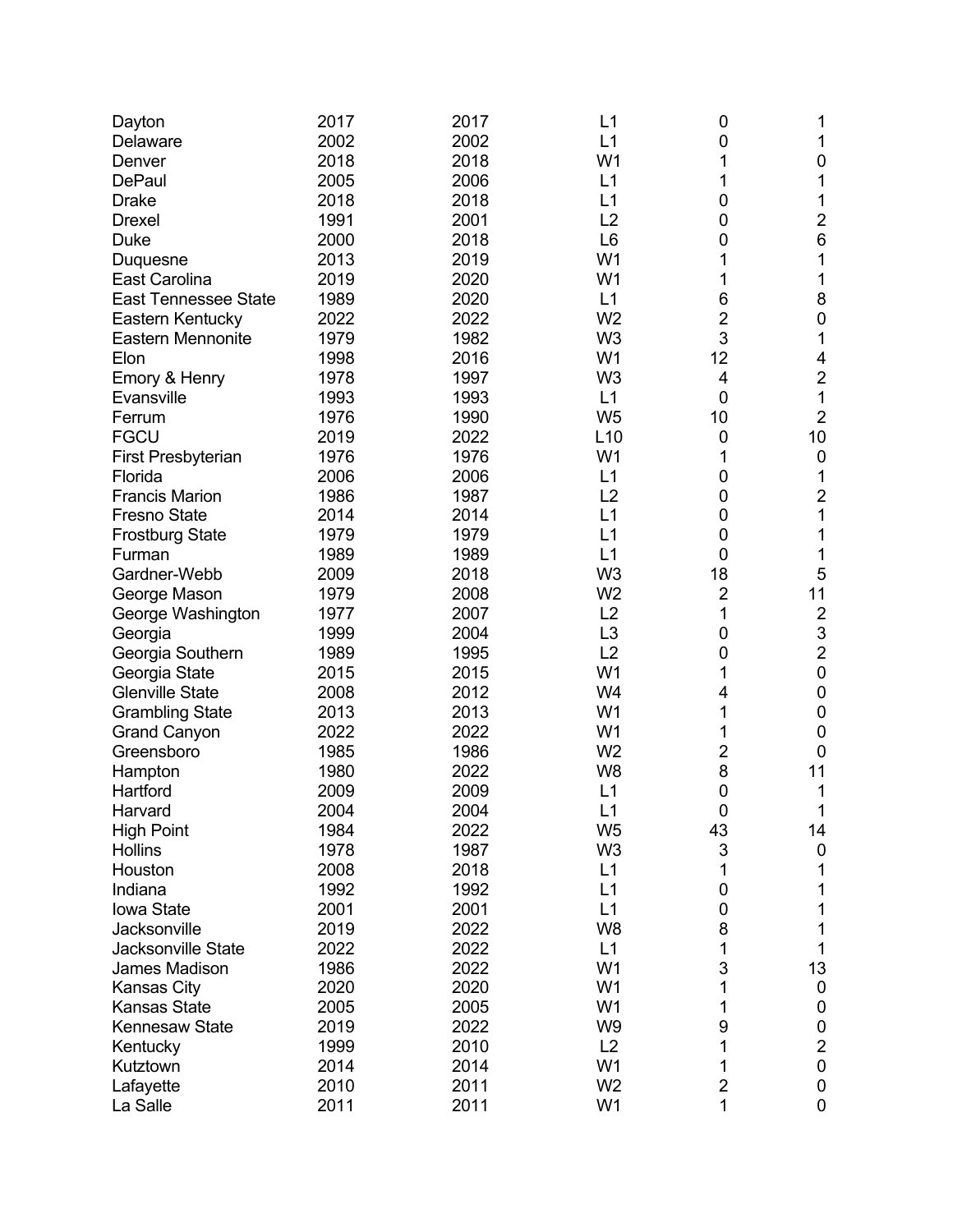| Lee                          | 2022 | 2022 | W1             | 1              | 0                       |
|------------------------------|------|------|----------------|----------------|-------------------------|
| Lenoir-Rhyne                 | 1977 | 1977 | L1             | 0              | 1                       |
| Limestone                    | 2018 | 2018 | W <sub>1</sub> | 1              | $\mathbf 0$             |
| <b>Lindsey Wilson</b>        | 1992 | 1992 | W <sub>1</sub> | 1              | $\mathbf 0$             |
| Lipscomb                     | 2012 | 2022 | W <sub>8</sub> | 8              | $\boldsymbol{0}$        |
| Long Beach State             | 1997 | 1997 | W <sub>1</sub> |                | $\mathbf 0$             |
| Long Island                  | 1992 | 1992 | W <sub>1</sub> | 1              | $\boldsymbol{0}$        |
| Longwood                     | 1979 | 2018 | W19            | 26             | 15                      |
| Louisville                   | 1997 | 2009 | L2             | 0              | $\overline{2}$          |
| Loyola (Md.)                 | 2004 | 2006 | W <sub>3</sub> | 3              | $\boldsymbol{0}$        |
| LSU                          | 2000 | 2005 | L2             | 0              | $\overline{c}$          |
| Lynchburg                    | 1978 | 1985 | W <sub>2</sub> | 2              | $\pmb{0}$               |
| Manhattan                    | 2001 | 2001 | L1             | $\mathbf 0$    | 1                       |
| Marist                       | 2007 | 2007 | L1             | $\mathbf 0$    | 1                       |
| Marshall                     | 1990 | 1992 | L <sub>3</sub> | 0              | 3                       |
| Mary Washington              | 1983 | 1986 | W <sub>3</sub> | 3              | 1                       |
| Maryland - Eastern Shore     | 1989 | 1998 | W <sub>1</sub> | 3              | 3                       |
| Massachusetts                | 1994 | 2018 | L2             | 0              | $\overline{2}$          |
| <b>McNeese State</b>         | 2008 | 2008 | W <sub>1</sub> | 1              | $\boldsymbol{0}$        |
| Memphis                      | 2021 | 2022 | L2             | 0              | $\overline{2}$          |
| Mercer                       | 1996 | 1996 | L1             | 0              | 1                       |
| Meredith                     | 1988 | 1988 | W <sub>1</sub> | 1              | $\pmb{0}$               |
| Messiah                      | 1996 | 1996 | W <sub>1</sub> | 1              | 0                       |
| Miami (Ohio)                 | 1996 | 2020 | W <sub>1</sub> | 1              | 1                       |
| Michigan                     | 2018 | 2018 | L1             | 0              | 1                       |
| Midway                       | 1996 | 1996 | W1             | 1              | $\pmb{0}$               |
| Minnesota                    | 2015 | 2015 | L1             | 0              | 1                       |
| <b>Morehead State</b>        | 1992 | 1992 | L1             | 0              | 1                       |
| Morgan State                 | 2003 | 2003 | W <sub>1</sub> | 1              | 0                       |
| Mount Olive                  | 1987 | 1990 | W <sub>5</sub> | 5              | $\mathbf 0$             |
| Mount St. Mary's             | 1984 | 1988 | L11            | 0              | 11                      |
| <b>Mount Vernon Nazarene</b> | 1978 | 1979 | L2             | 0              | $\overline{2}$          |
| Navy                         | 1984 | 2022 | W <sub>1</sub> | 3              | $\sqrt{5}$              |
| <b>NC State</b>              | 2006 | 2016 | L <sub>3</sub> | $\mathbf 0$    | 3                       |
| New Hampshire                | 2004 | 2004 | W <sub>1</sub> | 1              | $\mathbf 0$             |
| New Orleans                  | 1998 | 1998 | W <sub>1</sub> | 1              | $\pmb{0}$               |
| <b>Nicholls State</b>        | 1990 | 1999 | W <sub>2</sub> | $\overline{2}$ | 1                       |
| <b>NJIT</b>                  | 2019 | 2020 | W4             | 4              | 0                       |
| Norfolk State                | 2001 | 2021 | W <sub>2</sub> | 9              | 1                       |
| North Alabama                | 2019 | 2022 | W4             | 6              | $\overline{\mathbf{c}}$ |
| <b>North Carolina</b>        | 2006 | 2015 | L <sub>3</sub> | 0              | 3                       |
| North Carolina A&T           | 1994 | 2013 | L2             | 7              | 5                       |
| North Carolina Central       | 2010 | 2011 | L1             | 1              | $\mathbf{1}$            |
| North Carolina Wesleyan      | 1979 | 1986 | W <sub>1</sub> | $\overline{2}$ | $\overline{c}$          |
| North Florida                | 2019 | 2022 | W <sub>3</sub> | 6              | $\overline{\mathbf{4}}$ |
| Northeastern Illinois        | 1991 | 1991 | W1             | 1              | $\boldsymbol{0}$        |
| Northern Colorado            | 2018 | 2018 | L1             | 0              | 1                       |
| Notre Dame                   | 1990 | 2012 | L <sub>3</sub> | 0              | 3                       |
| Oakland                      | 1999 | 1999 | W <sub>1</sub> | 1              | 0                       |
| Ohio                         | 2021 | 2022 | W1             | 1              | 1                       |
| <b>Ohio State</b>            | 2005 | 2016 | L2             | 0              | $\overline{2}$          |
|                              |      |      |                |                |                         |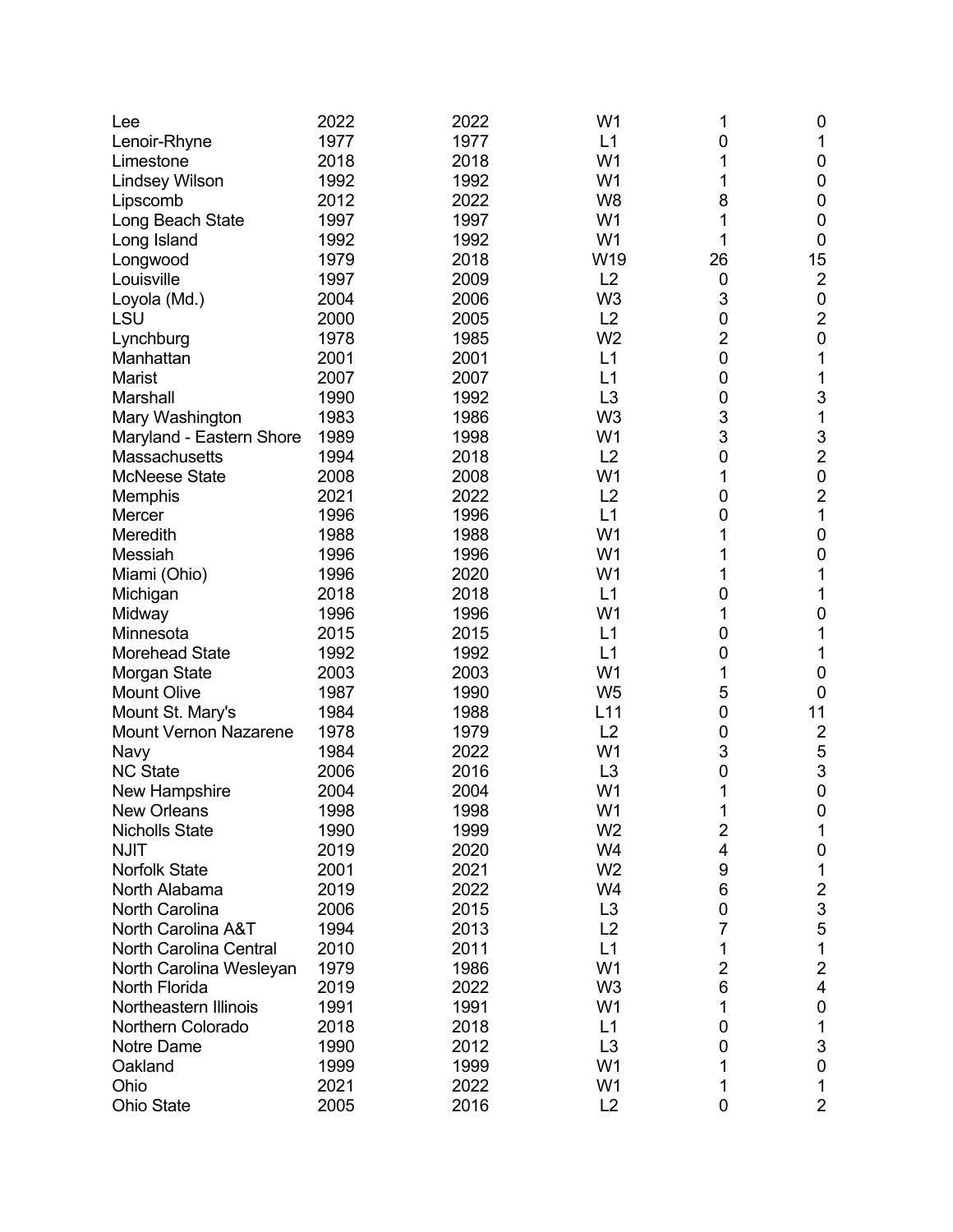| Oklahoma                    | 2012 | 2012 | L1             | 0              | 1              |
|-----------------------------|------|------|----------------|----------------|----------------|
| <b>Old Dominion</b>         | 1997 | 2018 | W <sub>1</sub> | 1              | $\overline{c}$ |
| <b>Oregon State</b>         | 2020 | 2020 | L1             | 0              | 1              |
| <b>Penn State</b>           | 2005 | 2015 | W <sub>2</sub> | 2              | 0              |
| Pittsburgh                  | 2007 | 2007 | L1             | 0              | 1              |
| Pitt-Johnstown              | 1985 | 1988 | L <sub>3</sub> | 1              | 8              |
| Presbyterian                | 2008 | 2018 | W <sub>2</sub> | 16             | 5              |
| Purdue                      | 2013 | 2013 | L1             | 0              | 1              |
| Radford                     | 1980 | 2018 | L1             | 44             | 26             |
| Randolph-Macon              | 1977 | 1988 | W <sub>1</sub> | $\overline{7}$ | 13             |
| Randolph-Macon Woman's 1976 |      | 1982 | W <sub>5</sub> | 7              | $\overline{2}$ |
| Rhode Island                | 2006 | 2006 | W <sub>1</sub> | 1              | $\mathbf 0$    |
| Richmond                    | 1980 | 2017 | L1             | 4              | 21             |
| Rider                       | 1990 | 1990 | L1             | 0              | 1              |
| Roanoke                     | 1976 | 1988 | W7             | 10             | $\overline{2}$ |
| <b>Sacred Heart</b>         | 2013 | 2013 | W <sub>1</sub> | 1              | $\mathbf 0$    |
| Saint Francis (Pa.)         | 2019 | 2020 | W <sub>2</sub> | $\overline{2}$ | 0              |
| St. John's                  | 2011 | 2011 | L1             | 0              | 1              |
| St. Joseph's                | 2014 | 2015 | W <sub>1</sub> | 1              | 1              |
| St. Paul's                  | 1988 | 2009 | W <sub>1</sub> |                | $\overline{2}$ |
| St. Peter's                 | 1993 | 1994 | L1             |                | 1              |
| Samford                     | 1998 | 1998 | W <sub>1</sub> | 1              | 0              |
| Savannah State              | 2014 | 2014 | W <sub>1</sub> | 1              | $\mathbf 0$    |
| Seton Hall                  | 2016 | 2016 | L1             | 0              | 1              |
| Shepherd                    | 2016 | 2021 | W <sub>2</sub> | $\overline{c}$ | $\mathbf 0$    |
| Shippensburg                | 2018 | 2018 | W <sub>1</sub> | 1              | 0              |
| <b>SMU</b>                  | 2006 | 2006 | W <sub>1</sub> | 1              | 0              |
| South Alabama               | 1995 | 2009 | L2             | 0              | $\overline{2}$ |
| South Carolina              | 2002 | 2015 | L2             | 0              | $\overline{2}$ |
| South Carolina State        | 1994 | 2004 | W4             | 4              | 1              |
| South Florida               | 1991 | 1991 | L1             | 0              | 1              |
|                             |      |      |                |                |                |
| <b>Southern Miss</b>        | 2006 | 2006 | W <sub>1</sub> | 1              | $\mathbf 0$    |
| Stetson                     | 1997 | 2022 | W <sub>6</sub> | 6              | 3              |
| <b>Sweet Briar</b>          | 1976 | 1978 | W <sub>3</sub> | 3              | $\pmb{0}$      |
| <b>Tennessee</b>            | 1998 | 2018 | L2             | 0              | $\overline{2}$ |
| Tennessee-Martin            | 1999 | 1999 | L1             | 0              | 1              |
| <b>Tennessee State</b>      | 2005 | 2005 | W <sub>1</sub> | 1              | 0              |
| <b>Tennessee Temple</b>     | 1979 | 1979 | W1             | 1              | 0              |
| Texas A&M                   | 2011 | 2013 | L2             | 0              | $\overline{2}$ |
| Texas-Arlington             | 2007 | 2007 | L1             | 0              | 1              |
| Texas-San Antonio           | 2017 | 2017 | L1             | 0              | $\mathbf{1}$   |
| Towson                      | 1990 | 1995 | L <sub>3</sub> | 4              | 5              |
| Tulane                      | 2010 | 2010 | W <sub>1</sub> | 1              | $\pmb{0}$      |
| <b>UCF</b>                  | 1991 | 2019 | L2             | 0              | $\overline{2}$ |
| <b>UCLA</b>                 | 2002 | 2002 | L1             | 0              | $\mathbf{1}$   |
| <b>UC Riverside</b>         | 2009 | 2009 | W <sub>1</sub> | 1              | $\pmb{0}$      |
| <b>UMBC</b>                 | 1983 | 2017 | L1             | 9              | 17             |
| <b>UNC Asheville</b>        | 1990 | 2018 | W <sub>2</sub> | 54             | 13             |
| <b>UNCG</b>                 | 1987 | 2020 | L2             | 8              | 16             |
| <b>UNCW</b>                 | 2013 | 2014 | W <sub>2</sub> | $\overline{2}$ | 0              |
| <b>UNLV</b>                 | 2000 | 2008 | W <sub>2</sub> | $\overline{2}$ | 0              |